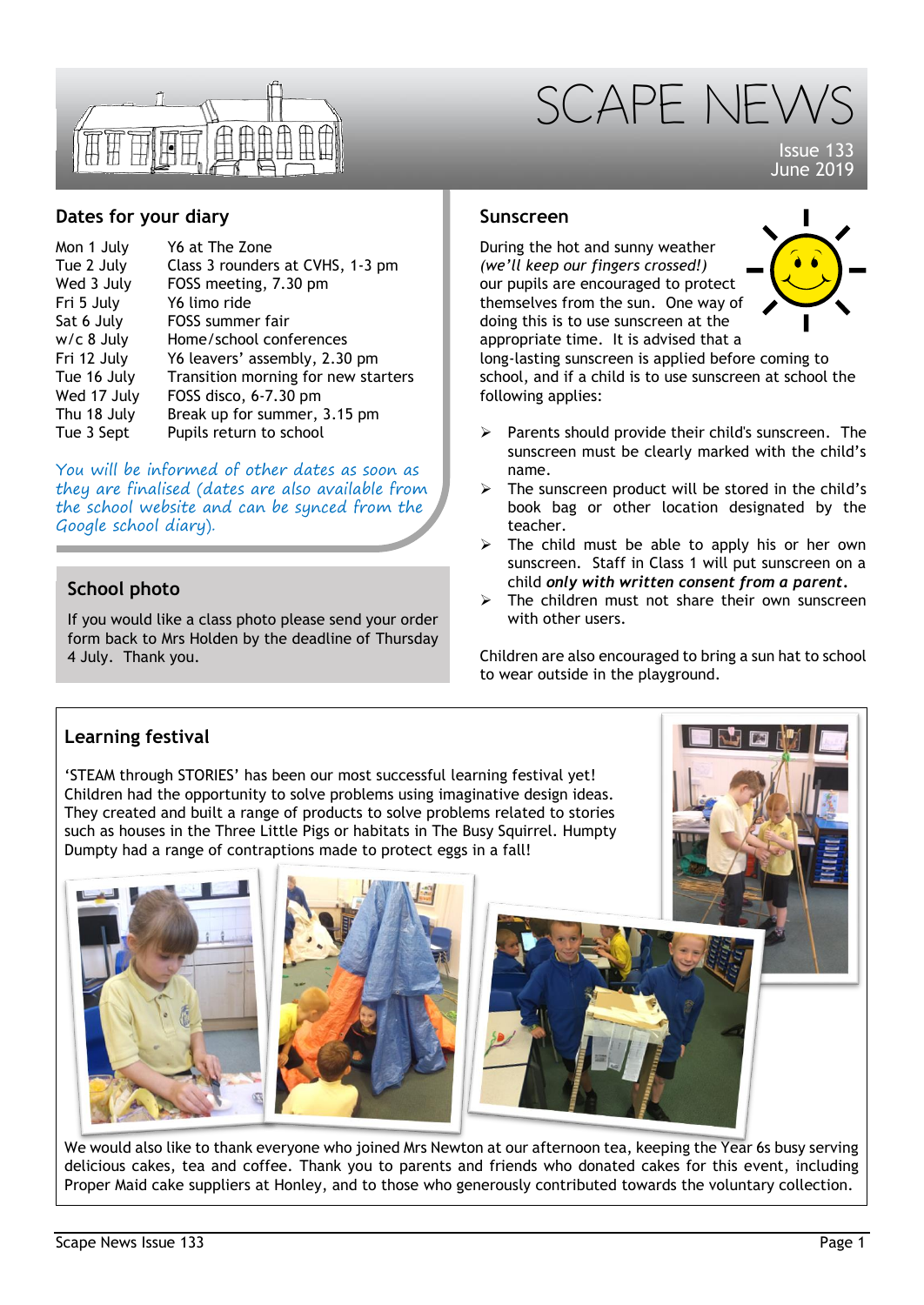### **Year 6 leavers**

It's coming up to that time of the year again when we have to say goodbye to our Year 6 children as they move on to their chosen high schools. We wish them all the best at their new schools and hope they will come back and visit us at future school events.

This year's leavers are:

Chyden Boyle, Eva Collins, Poppy Gourlay, Isabella Harkins, Nikolina Lakic, Annie Lee, Lily-Mae McMahon, William Rymer, Peter Stewart, Annie Thorp, Rose Thorp, Liam Townend, Liberty Trunkwald, Joshua Walken and Jamie Whittaker

They will spend a day at The Zone with Year 6s from Linthwaite Clough and enjoy a ride in a limo. Their leavers' assembly is on Friday 12 July at 2.30 pm, and they're hoping that their parents can come along and help celebrate their time here!

#### **School meals End of term and leavers**

As we approach the end of term, we would be grateful if parents/carers would ensure that all dinner money accounts on ParentPay are brought up to date. This is particularly important if your child is leaving us this year.

For children who are leaving our school, dinner money credits at the end of the year will be refunded to a sibling's account or to a bank account. For all other children credits will be carried forward to September, when the price of a school meal will be £2.25 per day/£11.25 per week.

We would like to remind parents that dinner money should be paid in advance.

## **Scape's Got Talent!**

Well done to all the dancers, comedians, shadow boxers, magicians etc who performed in Scape's Got Talent! All the children voted for their favourite act - congratulations to Peter and Eva, whose comedy routine received the most votes.



#### **Term time/holiday dates**

| <b>ACADEMIC YEAR 2019/20</b> |           |          |                    |           |          |                    |           |          |  |  |
|------------------------------|-----------|----------|--------------------|-----------|----------|--------------------|-----------|----------|--|--|
| <b>AUTUMN TERM</b>           |           |          | <b>SPRING TERM</b> |           |          | <b>SUMMER TERM</b> |           |          |  |  |
| <b>First Day</b>             | Half Term | Last Day | <b>First Day</b>   | Half Term | Last Day | <b>First Dav</b>   | Half Term | Last Day |  |  |
| Tue                          | 28 Oct to | Fri      | Mon                | 17 Feb to | Fri      | Mon                | 25 May to | Thu      |  |  |
| 3 Sep                        | 1 Nov     | 20 Dec   | 6 Jan              | 21 Feb    | 12 Apr   | 20 Apr             | $29$ May  | 16 Jul   |  |  |

School will also be closed on:

Friday 14 February, Monday 24 February and Friday 8 May 2020 (May Day)